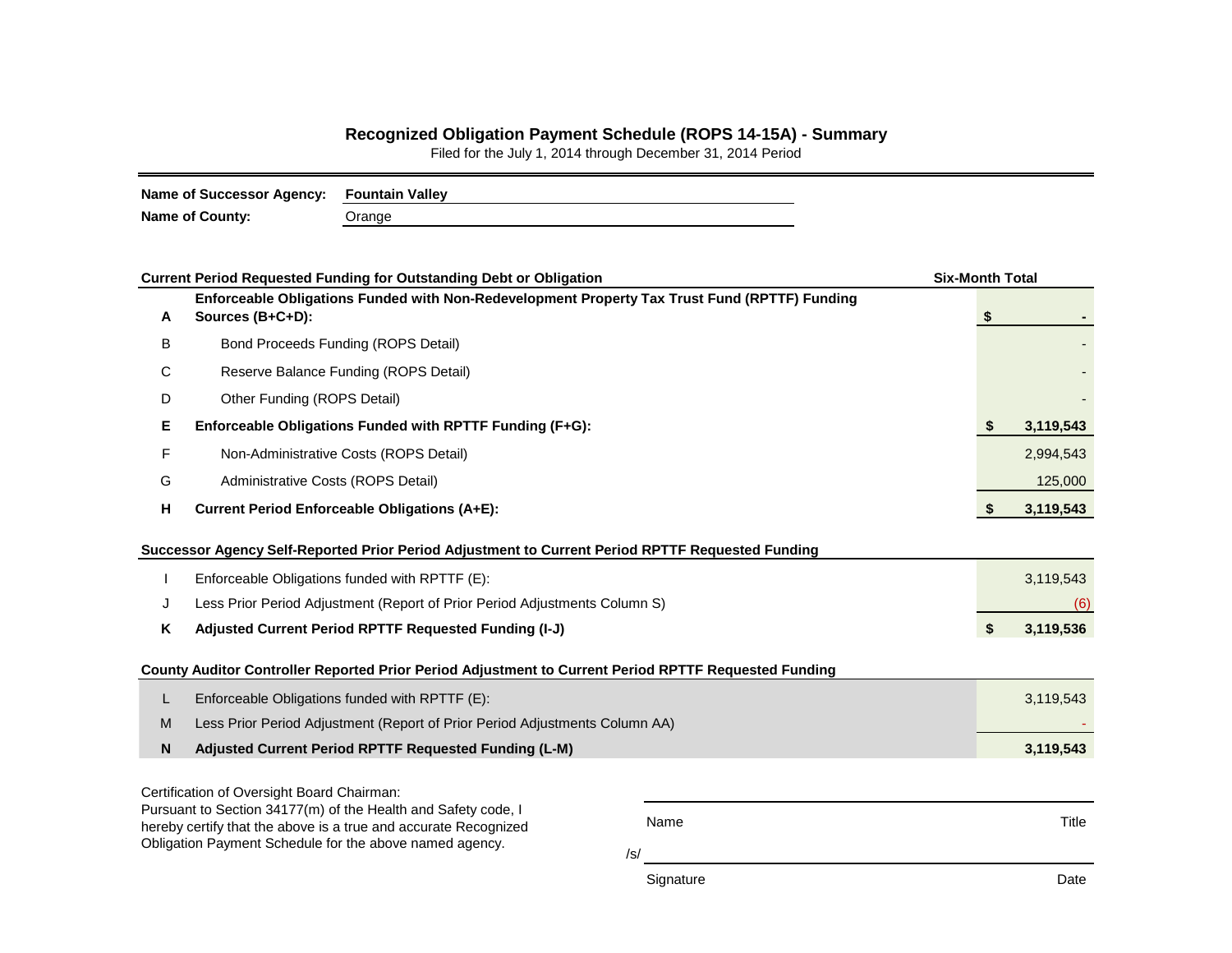|       | Recognized Obligation Payment Schedule (ROPS) 14-15A - ROPS Detail<br>July 1, 2014 through December 31, 2014<br>(Report Amounts in Whole Dollars) |                                               |                                             |                                                        |                                                                  |                                                                                |                                                  |                                                |                   |  |                                                          |                       |              |           |  |                 |
|-------|---------------------------------------------------------------------------------------------------------------------------------------------------|-----------------------------------------------|---------------------------------------------|--------------------------------------------------------|------------------------------------------------------------------|--------------------------------------------------------------------------------|--------------------------------------------------|------------------------------------------------|-------------------|--|----------------------------------------------------------|-----------------------|--------------|-----------|--|-----------------|
|       |                                                                                                                                                   | c                                             | n                                           |                                                        |                                                                  | G                                                                              | н                                                |                                                |                   |  |                                                          |                       | N            | $\circ$   |  | P               |
|       |                                                                                                                                                   |                                               |                                             |                                                        |                                                                  |                                                                                |                                                  |                                                |                   |  | Non-Redevelopment Property Tax Trust Fund<br>(Non-RPTTF) | <b>Funding Source</b> | <b>RPTTF</b> |           |  |                 |
| Item# | Project Name / Debt Obligation                                                                                                                    | Obligation Type                               | Contract/Agreement<br><b>Execution Date</b> | Contract/Agreement<br><b>Termination Date</b><br>Pavee |                                                                  | <b>Description/Project Scope</b>                                               | <b>Project Area</b>                              | <b>Total Outstanding</b><br>Debt or Obligation | Retired           |  | Bond Proceeds Reserve Balance                            | Other Funds           | Non-Admin    | Admin     |  | Six-Month Total |
|       |                                                                                                                                                   |                                               |                                             |                                                        |                                                                  | 32.973.211                                                                     |                                                  |                                                |                   |  | 2.994.543                                                | 125,000               |              | 3.119.543 |  |                 |
|       | 1 1998 Tax Allocation Bonds                                                                                                                       | Bonds Issued On or 10/27/1998                 |                                             | 7/1/2016                                               | Bank of New York                                                 | Industrial Area Bonds                                                          | Industrial Area                                  | 3.887.795                                      | N                 |  |                                                          |                       | 1.860.305    |           |  | 1.860.305       |
|       | 2 Bond Trustee Fees                                                                                                                               | Fees                                          | 10/27/1998                                  | 7/1/2016                                               | Bank of New York                                                 | Fiscal agent fees for TAB                                                      | Industrial Area                                  | 4.770                                          | N<br>$\mathbf{M}$ |  |                                                          |                       | 1590         |           |  | 1,590           |
|       | 3 Continuing Bond Disclosure<br>4 2003 COP                                                                                                        | Fees<br>Bonds Issued On or<br>Before 12/31/10 | 10/27/1998<br>12/1/2009                     | 7/1/2016<br>9/1/2026                                   | Wildan<br>Union Bank                                             | Disclosure for 1998 TAB<br>Annual COP Payment                                  | <b>Industrial Area</b><br><b>Industrial Area</b> | 8.000<br>13,115,093                            | N                 |  |                                                          |                       |              |           |  |                 |
|       | <b>5</b> Bond Trustee Fees                                                                                                                        | Fees                                          | 12/1/2009                                   | 9/1/2026                                               | <b>Union Bank</b>                                                | Fiscal agent fees for 2003 COP                                                 | <b>Industrial Area</b>                           | 24.336                                         | <b>N</b>          |  |                                                          |                       |              |           |  |                 |
|       | 6 OPA - Fry's                                                                                                                                     | OPA/DDA/Constructi 7/6/1993                   |                                             | 7/14/2025                                              | Fry's Electronics Inc.                                           | Assistance for development of site                                             | <b>Industrial Area</b>                           | 4,350,000                                      | N                 |  |                                                          |                       |              |           |  |                 |
|       | 7 OPA - Mike Thompson                                                                                                                             | OPA/DDA/Constructi 6/14/2003                  |                                             | 8/6/2023                                               | Mike Thompson<br>Recreational Vehicles.<br>Fountain Valley, Inc. | sales tax sharing agreement                                                    | <b>Industrial Area</b>                           | 3,085,530                                      | N                 |  |                                                          |                       | 375,00       |           |  | 375,000         |
|       | 8 Repayment of SERAF loan                                                                                                                         | SERAF/ERAF                                    | 12/10/2010                                  | 6/30/2015                                              | LMIHF                                                            | Loan from Housing Fund                                                         | <b>Industrial Area</b>                           | 3.364.450                                      | N                 |  |                                                          |                       | 657.648      |           |  | 657,648         |
|       | 9 Palm Island Dev. Agreement                                                                                                                      | OPA/DDA/Constructi 2/2/1999                   |                                             | 11/16/2026                                             | Fountain Valley Senior<br>Housing, LLC                           | Financial assistance for retirement<br>community                               | <b>Industrial Area</b>                           | 1,400,000                                      | N                 |  |                                                          |                       | 100,000      |           |  | 100,000         |
|       | 10 Successor Agency Administration                                                                                                                | <b>Admin Costs</b>                            | 2/1/2012                                    | 11/16/2026                                             |                                                                  | City, Attorneys, Consultants Salary, benefits, insurance, contract<br>services | <b>Industrial Area</b>                           | 3.417.377                                      | N                 |  |                                                          |                       |              | 125,000   |  | 125,000         |
|       | 13 Construction & Insp. For Resv.                                                                                                                 | Improvement/Infrastr 9/10/2013<br>ucture      |                                             | 6/30/2015                                              | <b>AKM</b> Construction<br>Engineering, Inc.                     | Construction management and<br>inspection services for Improvements            | <b>Industrial Area</b>                           | 315,860                                        | N                 |  |                                                          |                       |              |           |  |                 |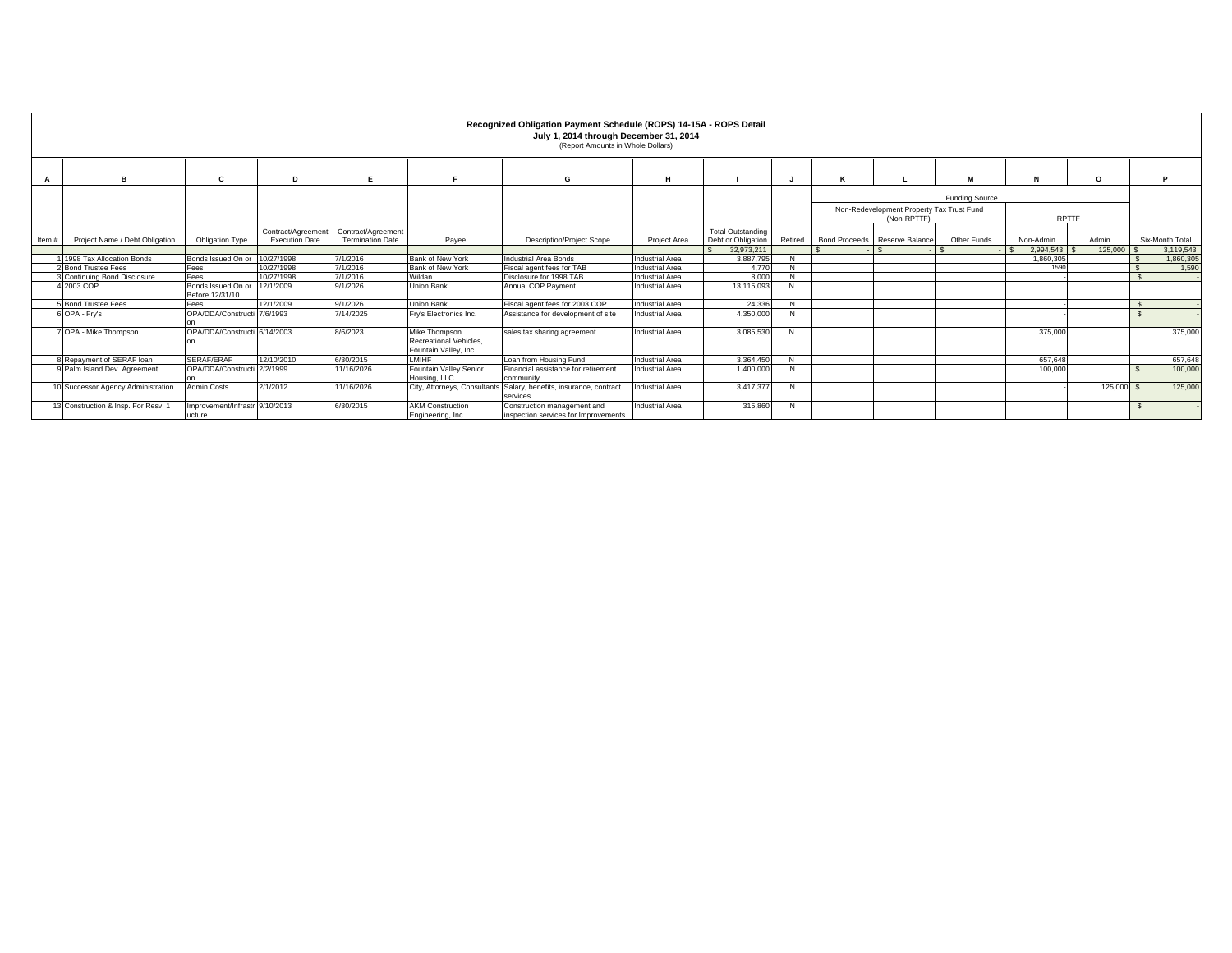## **Recognized Obligation Payment Schedule (ROPS) 14-15A - Report of Cash Balances**

(Report Amounts in Whole Dollars)

|              | Pursuant to Health and Safety Code section 34177(I), Redevelopment Property Tax Trust Fund (RPTTF) may be listed as a source of payment on the ROPS, but only to the extent no other funding source is available or when payme<br>tax revenues is required by an enforceable obligation. |                              |                             |                                       |                                    |                  |                |                 |
|--------------|------------------------------------------------------------------------------------------------------------------------------------------------------------------------------------------------------------------------------------------------------------------------------------------|------------------------------|-----------------------------|---------------------------------------|------------------------------------|------------------|----------------|-----------------|
| A            | в                                                                                                                                                                                                                                                                                        | C                            | D                           | E.                                    | F.                                 | G                | H              |                 |
|              |                                                                                                                                                                                                                                                                                          |                              |                             | <b>Fund Sources</b>                   |                                    |                  |                |                 |
|              |                                                                                                                                                                                                                                                                                          |                              | <b>Bond Proceeds</b>        | <b>Reserve Balance</b>                |                                    | Other            | <b>RPTTF</b>   |                 |
|              |                                                                                                                                                                                                                                                                                          |                              |                             |                                       | Prior ROPS<br><b>RPTTF</b>         |                  |                |                 |
|              |                                                                                                                                                                                                                                                                                          | Bonds Issued<br>on or before | Bonds Issued<br>on or after | Prior ROPS period<br>balances and DDR | distributed as<br>reserve for next | Rent,<br>Grants, | Non-Admin and  |                 |
|              | <b>Cash Balance Information by ROPS Period</b>                                                                                                                                                                                                                                           | 12/31/10                     | 01/01/11                    | balances retained                     | bond payment                       | Interest, Etc.   | Admin          | <b>Comments</b> |
|              | ROPS 13-14A Actuals (07/01/13 - 12/31/13)                                                                                                                                                                                                                                                |                              |                             |                                       |                                    |                  |                |                 |
|              | Beginning Available Cash Balance (Actual 07/01/13)                                                                                                                                                                                                                                       |                              |                             |                                       |                                    |                  |                |                 |
|              | Note that for the RPTTF, $1 + 2$ should tie to columns J and O in the<br>Report of Prior Period Adjustments (PPAs)                                                                                                                                                                       | 315,860                      |                             |                                       |                                    |                  | 270,151        |                 |
|              | 2 Revenue/Income (Actual 12/31/13)                                                                                                                                                                                                                                                       |                              |                             |                                       |                                    |                  |                |                 |
|              | Note that the RPTTF amounts should tie to the ROPS 13-14A distribution                                                                                                                                                                                                                   |                              |                             |                                       |                                    |                  |                |                 |
| $\mathbf{3}$ | from the County Auditor-Controller during June 2013<br>Expenditures for ROPS 13-14A Enforceable Obligations (Actual                                                                                                                                                                      |                              |                             |                                       |                                    |                  | 2,066,340      |                 |
|              | 12/31/13)                                                                                                                                                                                                                                                                                |                              |                             |                                       |                                    |                  |                |                 |
|              | Note that for the RPTTF, $3 + 4$ should tie to columns L and Q in the                                                                                                                                                                                                                    |                              |                             |                                       |                                    |                  | 2,066,334      |                 |
|              | Retention of Available Cash Balance (Actual 12/31/13)                                                                                                                                                                                                                                    |                              |                             |                                       |                                    |                  |                |                 |
|              | Note that the RPTTF amount should only include the retention of reserves<br>for debt service approved in ROPS 13-14A                                                                                                                                                                     |                              |                             |                                       |                                    |                  |                |                 |
|              | 5 ROPS 13-14A RPTTF Prior Period Adjustment                                                                                                                                                                                                                                              |                              |                             |                                       |                                    |                  |                |                 |
|              | Note that the RPTTF amount should tie to column S in the Report of<br>PPAs.                                                                                                                                                                                                              |                              |                             | No entry required                     |                                    |                  |                |                 |
| 6            | <b>Ending Actual Available Cash Balance</b>                                                                                                                                                                                                                                              |                              |                             |                                       |                                    |                  |                |                 |
|              | C to G = $(1 + 2 - 3 - 4)$ , H = $(1 + 2 - 3 - 4 - 5)$                                                                                                                                                                                                                                   | $315,860$ \$                 |                             | Ŝ.                                    | \$                                 | \$               | -\$<br>270,151 |                 |
|              | ROPS 13-14B Estimate (01/01/14 - 06/30/14)                                                                                                                                                                                                                                               |                              |                             |                                       |                                    |                  |                |                 |
|              | 7 Beginning Available Cash Balance (Actual 01/01/14)                                                                                                                                                                                                                                     |                              |                             |                                       |                                    |                  |                |                 |
|              | $(C, D, E, G = 4 + 6, F = H4 + F4 + F6, and H = 5 + 6)$                                                                                                                                                                                                                                  | $315,860$ \$                 |                             | Ŝ.                                    | \$                                 | \$               | 270,157<br>-\$ |                 |
|              | 8 Revenue/Income (Estimate 06/30/14)<br>Note that the RPTTF amounts should tie to the ROPS 13-14B distribution                                                                                                                                                                           |                              |                             |                                       |                                    |                  |                |                 |
|              | from the County Auditor-Controller during January 2014                                                                                                                                                                                                                                   |                              |                             |                                       |                                    |                  | 418,599        |                 |
|              | 9 Expenditures for 13-14B Enforceable Obligations (Estimate 06/30/14)                                                                                                                                                                                                                    |                              |                             |                                       |                                    |                  |                |                 |
|              |                                                                                                                                                                                                                                                                                          | 315,860                      |                             |                                       |                                    |                  | 688,750        |                 |
|              | 10 Retention of Available Cash Balance (Estimate 06/30/14)<br>Note that the RPTTF amounts may include the retention of reserves for                                                                                                                                                      |                              |                             |                                       |                                    |                  |                |                 |
|              | debt service approved in ROPS 13-14B                                                                                                                                                                                                                                                     |                              |                             |                                       |                                    |                  |                |                 |
|              | 11 Ending Estimated Available Cash Balance (7 + 8 - 9 -10)                                                                                                                                                                                                                               | £.<br>$\sim$ .               | \$                          | Ŝ.                                    | \$                                 | \$               | - \$<br>6      |                 |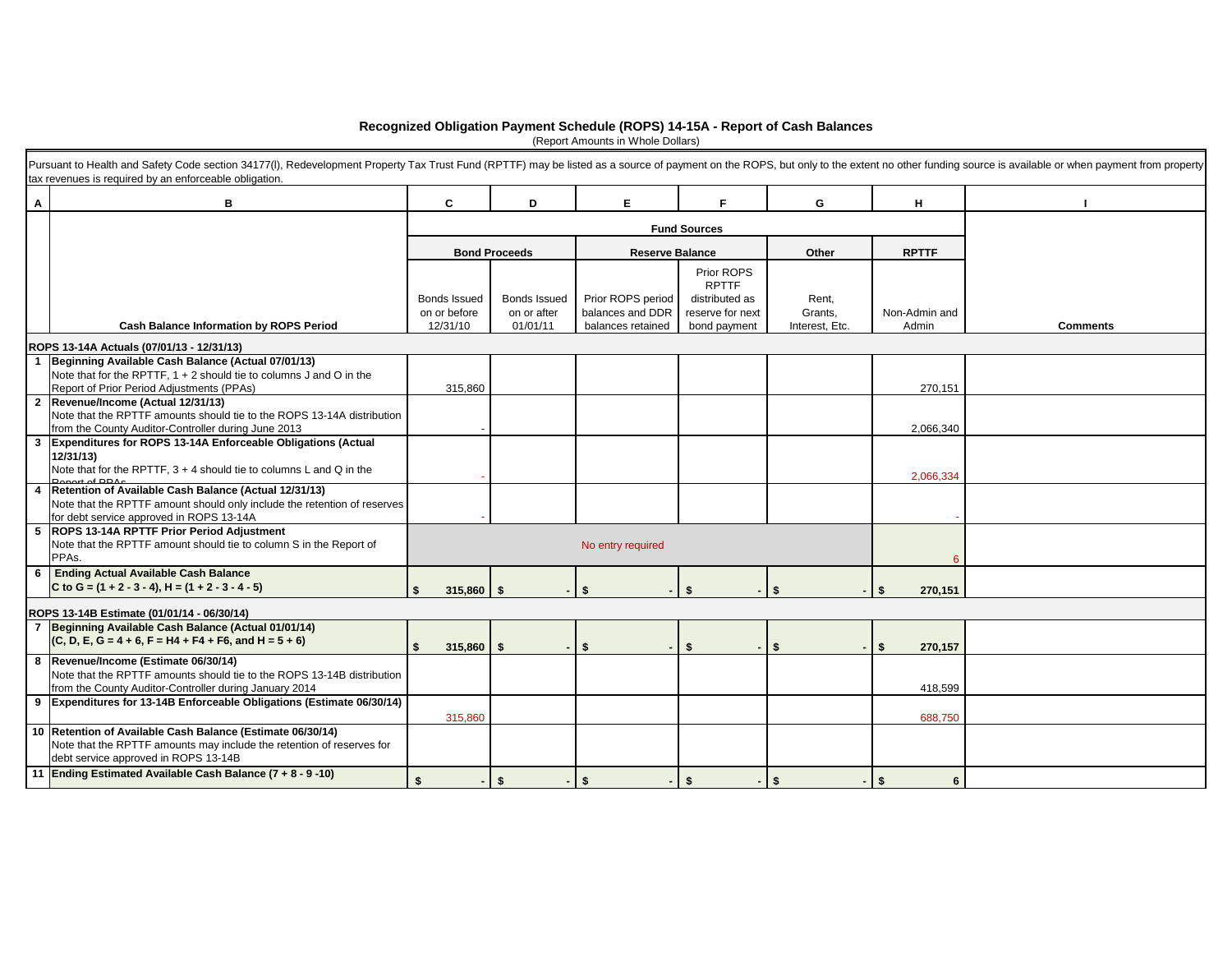|                                                                                                                                                                                                                                                                                                                                                                                                                                                                                                                                                                                                                                                                                                                                                                                                                                                                                                                      | Recognized Obligation Payment Schedule (ROPS) 14-15A - Report of Prior Period Adjustments<br>Reported for the ROPS 13-14A (July 1, 2013 through December 31, 2013) Period Pursuant to Health and Safety Code (HSC) section 34186 (a)<br>(Report Amounts in Whole Dollars) |            |                      |            |                               |            |             |                   |                                                                                                   |                                            |                                 |                                                                  |                           |                                                                                                      |                                            |           |                                                                                                 |                                                                                                     |             |                                          |        |            |                                          |        |            |                                                                                                           |
|----------------------------------------------------------------------------------------------------------------------------------------------------------------------------------------------------------------------------------------------------------------------------------------------------------------------------------------------------------------------------------------------------------------------------------------------------------------------------------------------------------------------------------------------------------------------------------------------------------------------------------------------------------------------------------------------------------------------------------------------------------------------------------------------------------------------------------------------------------------------------------------------------------------------|---------------------------------------------------------------------------------------------------------------------------------------------------------------------------------------------------------------------------------------------------------------------------|------------|----------------------|------------|-------------------------------|------------|-------------|-------------------|---------------------------------------------------------------------------------------------------|--------------------------------------------|---------------------------------|------------------------------------------------------------------|---------------------------|------------------------------------------------------------------------------------------------------|--------------------------------------------|-----------|-------------------------------------------------------------------------------------------------|-----------------------------------------------------------------------------------------------------|-------------|------------------------------------------|--------|------------|------------------------------------------|--------|------------|-----------------------------------------------------------------------------------------------------------|
| ROPS 13-14A CAC PPA: To be completed by the CAC upon submittal of the ROPS 14-15A by the SA to Finance and the<br>CAC. Note that CACs will need to enter their own formulas at the line item level pursuant to the manner in which they<br>ROPS 13-14A Successor Agency (SA) Self-reported Prior Period Adjustments (PPA): Pursuant to HSC Section 34186 (a), SAs are required to report the differences between their actual available funding and their actual expendit<br>Redevelopment Property Tax Trust Fund (RPTTF) approved for the ROPS 14-15A (July through December 2014) period will be offset by the SA's self-reported ROPS 13-14A prior period adjustment. HSC Section 34186 (a) also specif<br>calculate the PPA. Also note that the admin amounts do not need to be listed at the line item level and may be entered<br>county auditor-controller (CAC) and the State Controller.<br>as a lump sum. |                                                                                                                                                                                                                                                                           |            |                      |            |                               |            |             |                   |                                                                                                   |                                            |                                 |                                                                  |                           |                                                                                                      |                                            |           |                                                                                                 |                                                                                                     |             |                                          |        |            |                                          |        |            |                                                                                                           |
|                                                                                                                                                                                                                                                                                                                                                                                                                                                                                                                                                                                                                                                                                                                                                                                                                                                                                                                      | $\mathbf R$                                                                                                                                                                                                                                                               |            |                      |            |                               |            |             |                   |                                                                                                   |                                            |                                 |                                                                  |                           |                                                                                                      |                                            |           |                                                                                                 |                                                                                                     |             |                                          |        |            |                                          |        |            | $\Delta \Delta$                                                                                           |
|                                                                                                                                                                                                                                                                                                                                                                                                                                                                                                                                                                                                                                                                                                                                                                                                                                                                                                                      |                                                                                                                                                                                                                                                                           |            |                      |            | <b>Non-RPTTF Expenditures</b> |            |             |                   |                                                                                                   |                                            |                                 |                                                                  | <b>RPTTF Expenditures</b> |                                                                                                      |                                            |           |                                                                                                 |                                                                                                     |             |                                          |        |            | <b>RPTTF Expenditures</b>                |        |            |                                                                                                           |
|                                                                                                                                                                                                                                                                                                                                                                                                                                                                                                                                                                                                                                                                                                                                                                                                                                                                                                                      |                                                                                                                                                                                                                                                                           |            | <b>Bond Proceeds</b> |            | <b>Reserve Balance</b>        |            | Other Funds |                   |                                                                                                   | Non-Admin                                  |                                 |                                                                  |                           |                                                                                                      | Admin                                      |           |                                                                                                 | Net SA Non-Admir<br>and Admin PPA<br>(Amount Used to<br>Offset ROPS 14-15<br><b>Requested RPTTF</b> |             | Non-Admin CAC                            |        |            | Admin CAC                                |        |            | Net CAC Non-<br>Admin and Admin<br>PPA<br>(Amount Used to<br>Offset ROPS 14-15/<br><b>Requested RPTTF</b> |
| Item #                                                                                                                                                                                                                                                                                                                                                                                                                                                                                                                                                                                                                                                                                                                                                                                                                                                                                                               | Project Name / Debt<br>Obligation                                                                                                                                                                                                                                         | Authorized | Actual               | Authorized | Actual                        | Authorized | Actual      | Authorized        | Available<br><b>RPTTE</b><br>(ROPS 13-14A)<br>listributed + all oth<br>available as of<br>07/1/13 | Net Lesser of<br>Authorized /<br>Available | Actual                          | Difference<br>(If K is less than L<br>the difference is<br>zero) | Authorized                | Available<br><b>RPTTE</b><br>(ROPS 13-14A)<br>istributed + all other<br>available as of<br>(17/1/13) | Net Lesser of<br>Authorized /<br>Available | Actual    | Difference<br>(If total actual<br>exceeds total<br>authorized, the<br>total difference<br>zero) | Net Difference<br>$(M+R)$                                                                           | SA Comments | Net Lesser of<br>Authorized<br>Available | Actual | Difference | Net Lesser of<br>Authorized<br>Available | Actual | Difference | Net Difference                                                                                            |
|                                                                                                                                                                                                                                                                                                                                                                                                                                                                                                                                                                                                                                                                                                                                                                                                                                                                                                                      |                                                                                                                                                                                                                                                                           |            |                      |            |                               |            |             | 1941340           | 1.941.340                                                                                         | 1.941.340                                  | 1941334                         |                                                                  | 125,000                   | 125,000                                                                                              | 125,000                                    | 125,000   |                                                                                                 |                                                                                                     |             |                                          |        |            |                                          |        |            |                                                                                                           |
|                                                                                                                                                                                                                                                                                                                                                                                                                                                                                                                                                                                                                                                                                                                                                                                                                                                                                                                      | 1998 Tax Allocation Bond<br><b>Bond Trustee Fees</b>                                                                                                                                                                                                                      |            |                      |            |                               |            |             | 1839.750<br>1.590 | 1.839.750.00<br>1.590.00                                                                          | 1.590                                      | 1.839.750 1.839.744.12<br>1.590 |                                                                  |                           |                                                                                                      |                                            |           |                                                                                                 |                                                                                                     |             |                                          |        |            |                                          |        |            |                                                                                                           |
|                                                                                                                                                                                                                                                                                                                                                                                                                                                                                                                                                                                                                                                                                                                                                                                                                                                                                                                      | Continuing Bond Disclosure                                                                                                                                                                                                                                                |            |                      |            |                               |            |             |                   |                                                                                                   |                                            |                                 |                                                                  |                           |                                                                                                      |                                            |           |                                                                                                 |                                                                                                     |             |                                          |        |            |                                          |        |            |                                                                                                           |
|                                                                                                                                                                                                                                                                                                                                                                                                                                                                                                                                                                                                                                                                                                                                                                                                                                                                                                                      | 4 2003 COP                                                                                                                                                                                                                                                                |            |                      |            |                               |            |             |                   |                                                                                                   |                                            |                                 |                                                                  |                           |                                                                                                      |                                            |           |                                                                                                 |                                                                                                     |             |                                          |        |            |                                          |        |            |                                                                                                           |
|                                                                                                                                                                                                                                                                                                                                                                                                                                                                                                                                                                                                                                                                                                                                                                                                                                                                                                                      | <b>Bond Trustee Fees</b>                                                                                                                                                                                                                                                  |            |                      |            |                               |            |             |                   |                                                                                                   |                                            |                                 |                                                                  |                           |                                                                                                      |                                            |           |                                                                                                 |                                                                                                     |             |                                          |        |            |                                          |        |            |                                                                                                           |
|                                                                                                                                                                                                                                                                                                                                                                                                                                                                                                                                                                                                                                                                                                                                                                                                                                                                                                                      | OPA - Fry's<br>OPA - Mike Thompson                                                                                                                                                                                                                                        |            |                      |            |                               |            |             |                   |                                                                                                   |                                            |                                 |                                                                  |                           |                                                                                                      |                                            |           |                                                                                                 |                                                                                                     |             |                                          |        |            |                                          |        |            |                                                                                                           |
|                                                                                                                                                                                                                                                                                                                                                                                                                                                                                                                                                                                                                                                                                                                                                                                                                                                                                                                      | Repayment of SERAF loar                                                                                                                                                                                                                                                   |            |                      |            |                               |            |             |                   |                                                                                                   |                                            |                                 |                                                                  |                           |                                                                                                      |                                            |           |                                                                                                 |                                                                                                     |             |                                          |        |            |                                          |        |            |                                                                                                           |
|                                                                                                                                                                                                                                                                                                                                                                                                                                                                                                                                                                                                                                                                                                                                                                                                                                                                                                                      | Palm Island Dev. Agreeme                                                                                                                                                                                                                                                  |            |                      |            |                               |            |             | 100,000           | 100,000 S                                                                                         | 100,000                                    | 100,000                         |                                                                  |                           |                                                                                                      |                                            |           |                                                                                                 |                                                                                                     |             |                                          |        |            |                                          |        |            |                                                                                                           |
|                                                                                                                                                                                                                                                                                                                                                                                                                                                                                                                                                                                                                                                                                                                                                                                                                                                                                                                      | 10 Successor Agency<br>Administration                                                                                                                                                                                                                                     |            |                      |            |                               |            |             |                   |                                                                                                   |                                            |                                 |                                                                  | 125,000                   | 125,000                                                                                              | 125,000                                    | 125,000 S |                                                                                                 |                                                                                                     |             |                                          |        |            |                                          |        |            |                                                                                                           |
|                                                                                                                                                                                                                                                                                                                                                                                                                                                                                                                                                                                                                                                                                                                                                                                                                                                                                                                      | 11 Due Diligence Reviews (AB<br>494                                                                                                                                                                                                                                       |            |                      |            |                               |            |             |                   |                                                                                                   |                                            |                                 |                                                                  |                           |                                                                                                      |                                            |           |                                                                                                 |                                                                                                     |             |                                          |        |            |                                          |        |            |                                                                                                           |
|                                                                                                                                                                                                                                                                                                                                                                                                                                                                                                                                                                                                                                                                                                                                                                                                                                                                                                                      | 12 2003 Certificates of<br>Participation                                                                                                                                                                                                                                  |            |                      |            |                               |            |             |                   |                                                                                                   |                                            |                                 |                                                                  |                           |                                                                                                      |                                            |           |                                                                                                 |                                                                                                     |             |                                          |        |            |                                          |        |            |                                                                                                           |